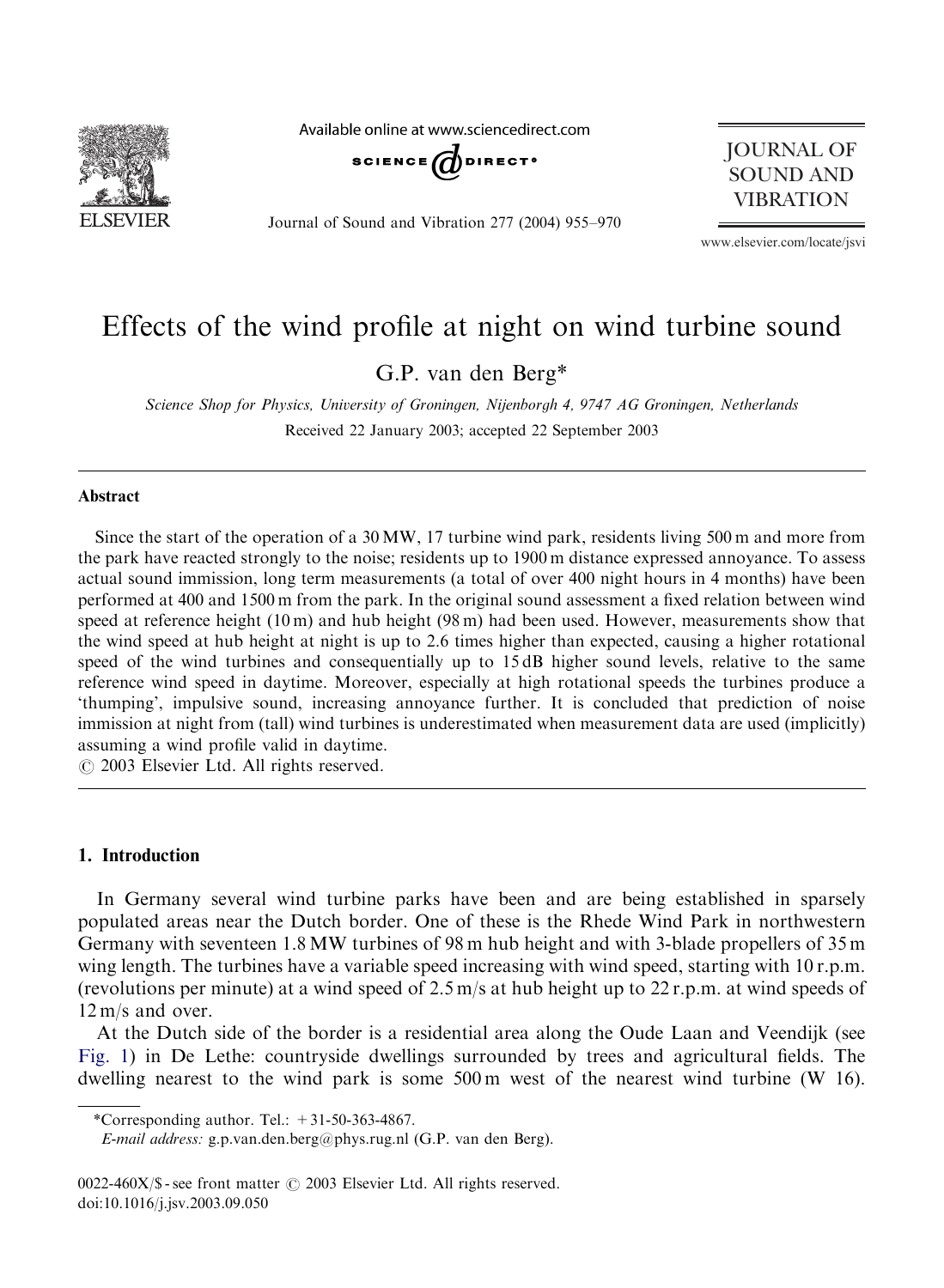<span id="page-1-0"></span>

Fig. 1. Location of wind turbines ( $W_{nn}$ ) and immission measurements (A and B) near the Dutch/German (NL/D) border.

According to a German noise assessment study a maximum immission level of  $43 \text{ dB}(A)$  was expected, 2 dB below the applied German noise limit. According to a Dutch consultancy immission levels would comply with Dutch (wind speed dependent) noise limits.

After the park was put into operation residents made complaints about the noise, especially at (late) evening and night-time. The residents, united in a neighbourhood group, could not persuade the German operator to put in place mitigation measures or to carry out an investigation of the noise problem and brought the case to court. The Science Shop for Physics had just released a report explaining a possible discrepancy between the calculated and the actual sound immission levels of the wind turbines because of changes in wind profile, and was asked to investigate the consequences of this discrepancy by sound measurements. Although at first the operator agreed to supply measurement data from the wind turbines (such as power output, rotation speed, axle direction), this was withdrawn after the measurements had started. All relevant data therefore had to be supplied or deduced from the author's own measurements.

#### 2. Noise impact assessment

In the Netherlands and Germany noise impact on dwellings near a wind turbine or wind turbine park is calculated with a sound propagation model. Wind turbine sound power levels  $L_W$  are used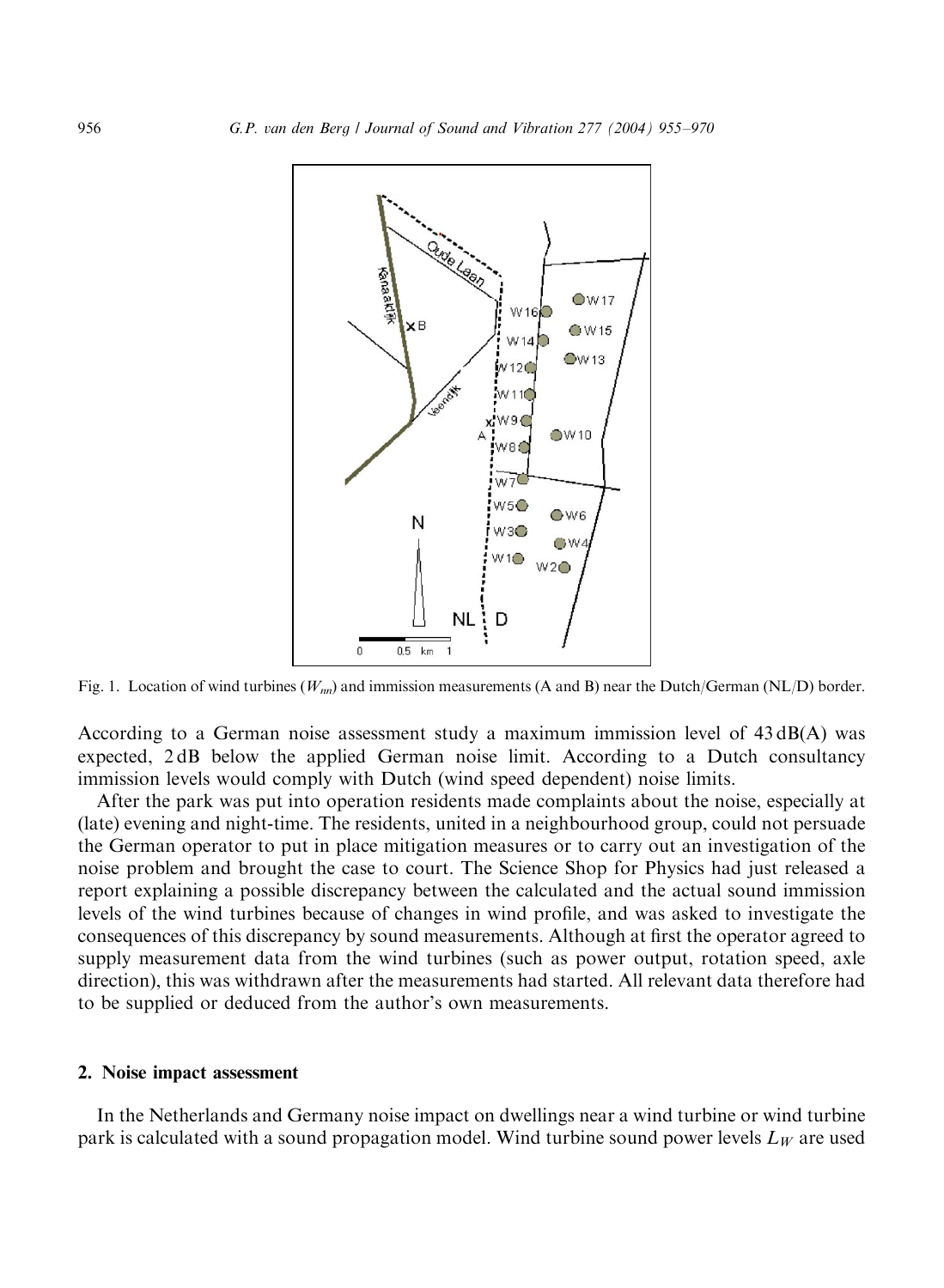as input for the model, based on measured or estimated data. In Germany a single 'maximum' sound power level (at 95% of maximum electric power) is used to assess sound impact. In the Netherlands sound power levels related to wind speeds [at](#page-14-0) 10 m height are used; the resulting sound immi[ssio](#page-14-0)n levels are compare[d t](#page-14-0)o wind speed-dependent noise limits. Implicitly this assessment is based on measurements in daytime and does not take into account atmospheric conditions affecting the wind profile, especially at night.

In the Netherlands a national calculation model is used [1] to assess noise impact, as is the case in Germany [2]. According to Kerkers [3] there are, at least in the case of these wind turbines, no significant differences between both models.

In both sound propagation models the sound immission level  $L_{imm}$  at a specific observation point is a summation over j sound power octave band levels  $L_{Wi}$  of k sources (turbines), reduced with attenuation factors  $D_{j,k}$ :

$$
L_{imm} = 10 \log \left[ \sum_{j} \sum_{k} 10^{(L_{Wj} - D_{j,k})/10} \right],
$$
 (1)

where  $L_{W_i}$ , assumed to be identical for all k turbines, is a function of rotational speed.  $D_{i,k}$  is the attenuation due to geometrical spreading  $(D_{geo})$ , air absorption  $(D_{air})$  and ground absorption  $(D_{ground})$ :  $D_{j,k} = D_{geo} + D_{air} + D_{ground}$ .

Eq. (1) is valid for a downwind situation. For long-term assessment purposes a meteorological correction factor is applied to (1) to account for an 'average atmosphere'. When comparing calculated and measured sound immission levels in this study no such meteo-correction is applied.

## 3. Wind turbines noise perception

There is a distinct audible difference between the night and daytime wind turbine sound at some distance from the turbines. On a summer's day in a moderate or even strongwind the turbines may only be heard within a few hundred metres and one might wonder why residents should complain of the sound produced by the wind park. However, on quiet nights the wind park can be heard at distances of up to several kilometres when the turbines rotate at high speed. On these nights, certainly at distances between 500 and 1000 m from the wind park, one can hear a low pitched thumping sound with a repetition rate of about once a second (coinciding with the frequency of blades passing a turbine mast), not unlike distant pile driving, superimposed on a constant broadband 'noisy' sound. A resident livingat 1.5 km from the wind park describes the sound as 'an endless train'. In daytime these pulses are not clearly audible and the sound is less intrusive or even inaudible (especially in strongwinds because of the then high ambient sound level).

In the wind park the turbines are audible for most of the (day and night) time, but the thumping is not evident, although a 'swishing' sound—a regular variation in sound level caused by the pressure variation when a blade passes a turbine mast—is readily discernible. Sometimes a rumbling sound can be heard, but it is difficult to assign it, by ear, to a specific turbine or to assess its direction.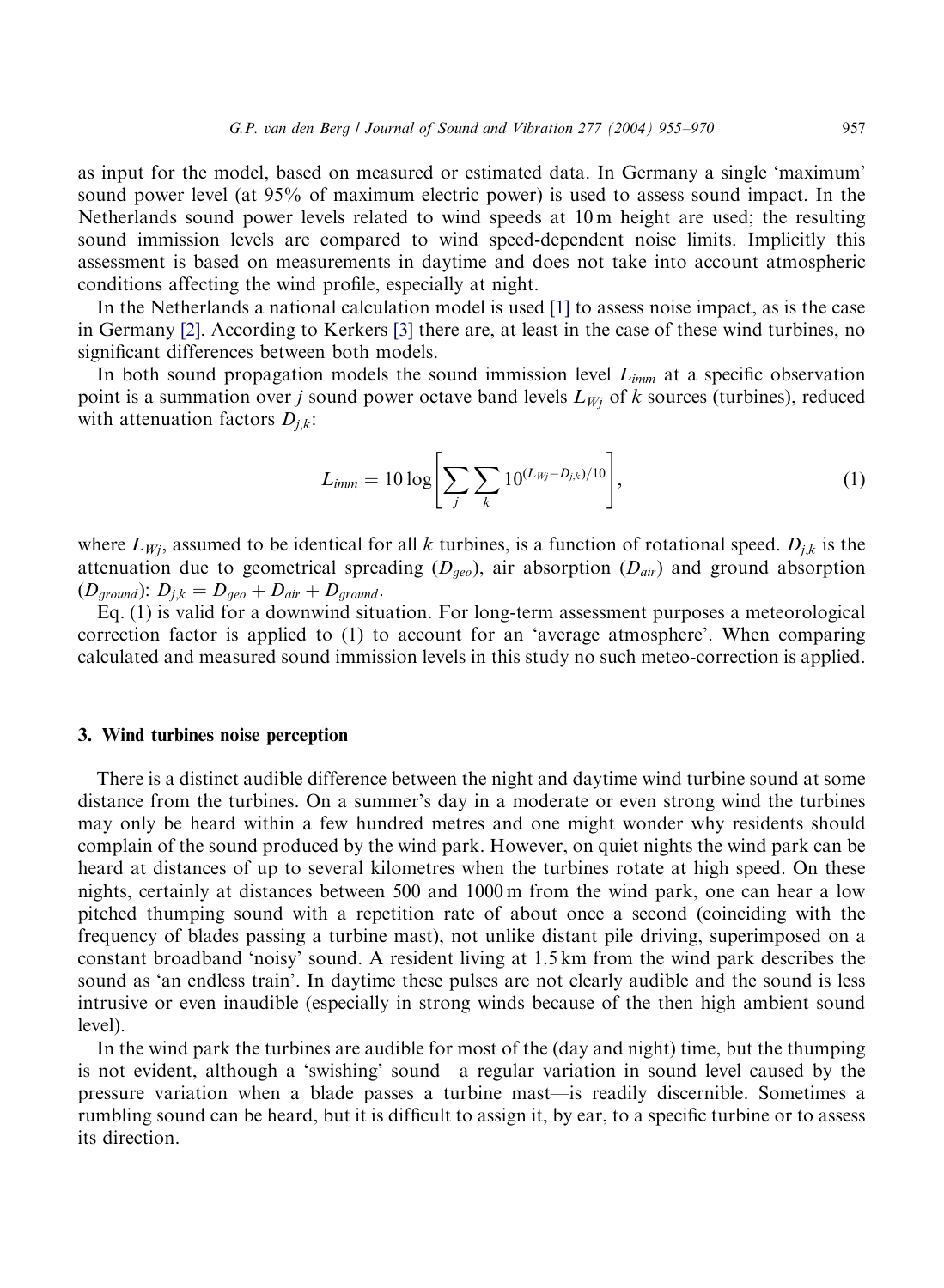## 4. Stability-dependent wind profiles

Usually a fixed relatio[n](#page-15-0) is assumed between [the](#page-15-0) wind speed  $v_h$  at height h and the wind speed  $v_{ref}$ at a reference height  $h_{ref}$  (usually 10 m), which is the widely used logarithmic wind profile with surface roughness z as the only parameter. See for example the international recommendations for wind turbine noise emission measurements [4,5]. For height h the wind speed  $v_h$  is calculated as follows:

$$
v_h = v_{ref} \log(h/z) / \log(h_{ref}/z). \tag{2}
$$

This equation is an approximation of the wind profile in the turbulent boundary layer of a neutral atmosphere, when the air is mixed by turbulence resulting from friction with the surface of the earth. During daytime thermal turbulence is added, especially when the heating of the earth surface by the sun is significant. At night-time a neutral atmosphere, characterized by the adiabatic temperature gradient, occurs under heavy cloud and/or at relatively high wind speeds. When there is some clear sky and in the absence of strong winds the atmosphere becomes stable because of radiative cooling of the surface: the wind profile changes and can [no](#page-15-0) longer be adequately described by Eq. (2). The effect of the change to a stable atmosphere is that, relative to a given wind speed at 10 m height in daytime, at night there is a higher wind speed at hub height and thus a higher turbine sound power level; also there is a lower wind speed below 10 m and thus less wind-induced sound in vegetation. According to measurements by Holtslag [6] in a nonneutral atmosphere (either stable or unstable) a correction must be added to the logarithmic terms in the wind profile according to Eq.  $(2)$ :

$$
v_h = v_{ref} [\log(h/z) - \Psi_m] / [\log(h_{ref}/z) - \Psi_m],
$$
\n(3)

w[her](#page-15-0)e  $\Psi_m = \Psi_m(h/L)$  is a rather elabor[ate](#page-15-0) function of height h and Monin–Obukhov length L. L is a stability measure and is positive for a stable, negative for an unstable atmosphere; for a neutral atmosphere  $L$  is a large number, either positive or negative. For calculations of sound propagation in the atmosphere Kühner [7] proposes a simple equation used in the German Air Quality Guideline ''TA-Luft'' [8]:

$$
v_h = v_{ref}(h/h_{ref})^m, \tag{4}
$$

where  $m$  is [a](#page-15-0) number that depends on stability.

Stability can be categorized in Pa[squill cla](#page-4-0)sses [that de](#page-4-0)pend on observations of wind speed and cloud co[ver](#page-15-0) (see, e.g. Ref. [9]). They are usually referred to as classes A (very unstable) through  $F$ (very stable). In ''TA-Luft'' a closely related classification is given (agai[n clo](#page-15-0)sely related, according to Kühner [7], to the international Turner classification). An overview of stability classes with the appropriate value of m is given in Table 1. In Fig. 2 wind profiles are given as measured by Holtslag  $[6]$ , as well as wind profiles according to Eqs.  $(2)$  and  $(4)$ .

According to long-term data from Eelde and Leeuwarden [10], two meteorological measurement sites of the KNMI (Royal Dutch Meteorological Institute) in the northern part of the Netherlands, a stable atmosphere (Pasquill classes E and F) at night occurs for a considerable proportion of night-time: 34% and 32%, respectively.

According to Eq. (2) the ratio of wind speed at hub height  $(98 \text{ m})$  to wind speed at reference height, over land with low vegetation ( $z = 3$  cm), would be  $f_{log} = v_{98}/v_{10} = 1.4$ . According to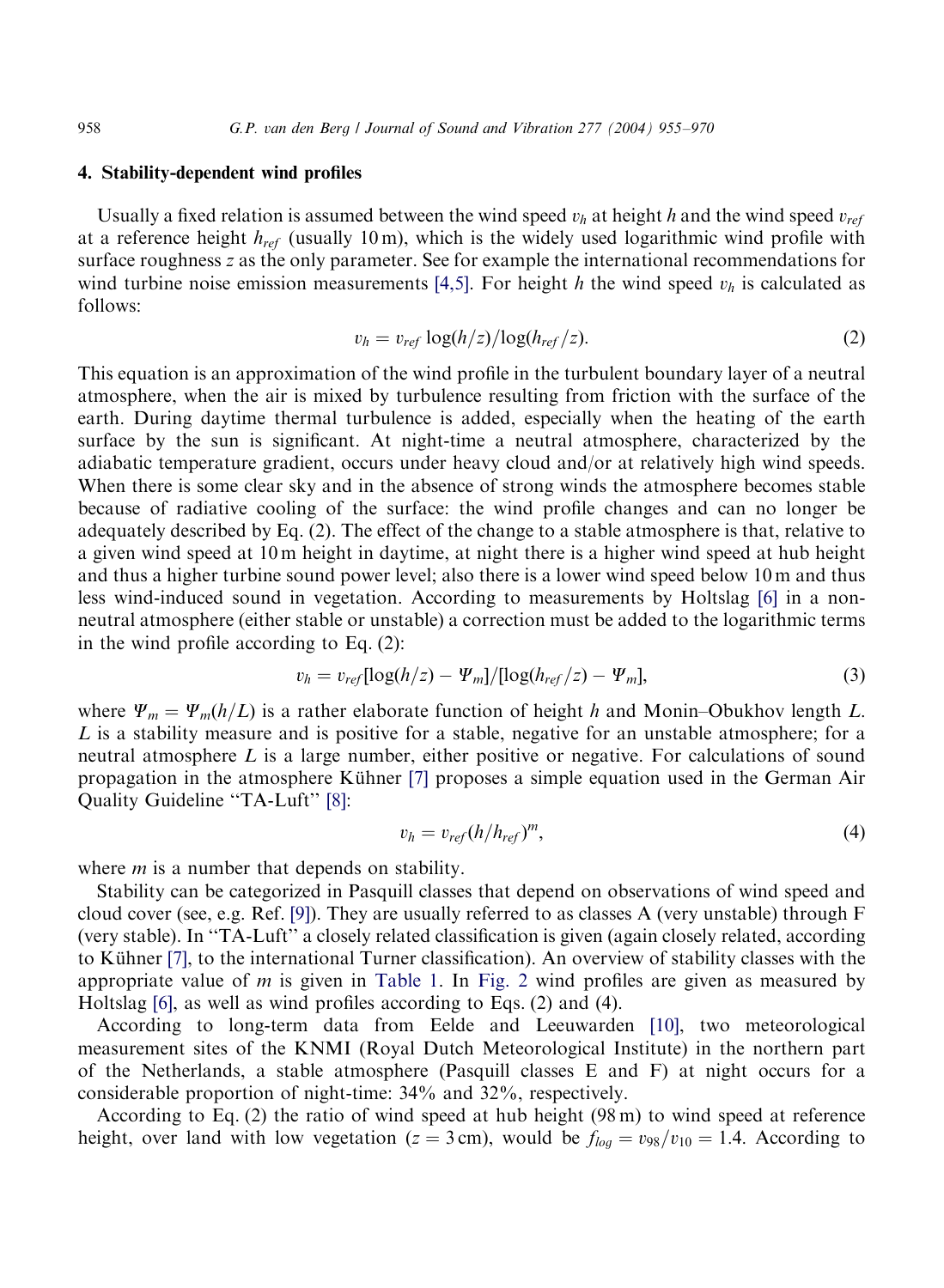<span id="page-4-0"></span>Table 1 Stability classes and factor m

| Pasquill class | Name                | Comparable stability class "TA-Luft" [8] | m    |
|----------------|---------------------|------------------------------------------|------|
| A              | Very unstable       |                                          | 0.09 |
| B              | Moderately unstable | IV                                       | 0.20 |
| C              | Neutral             | III2                                     | 0.22 |
| D              | Slightly stable     | III1                                     | 0.28 |
| E              | Moderately stable   |                                          | 0.37 |
| F              | (Very) stable       |                                          | 0.41 |



Fig. 2. Measured wind profiles (thin lines, [6]) and wind profile according to TA Luft (dotted line, [8]) in a stable atmosphere, and wind profile according to logarithmic model of formula 2 with  $z = 3$  cm (bold line).

Eq. (4) and Table 1 this ratio would be 1.2 in a [very](#page-15-0) unstable atmosphere and  $f_{stable} = 2.5 = 1.8f_{log}$ in a (very) stable atmosphere.

The fact that wind speeds at 10 m height may not be a good, unique predictor for hub height wind speeds has been put forward by Rudolphi [11]. He concluded from measurements that wind speed at 10 m height is not a good measure for wind turbine sound power: according to his measurements near a 58 m hub height wind turbine at night the turbine sound level was 5 dB higher than expected. This conclusion was not followed by a more thorough investigation.

The question addressed in this study is: what is the influence of the change in wind profile on the sound immission near (tall) wind turbines?

#### 5. Measurement method

Sound immission measurements were made over 1435 hours, of which 417 hours were at night, within four months at two consecutive locations with an unmanned Sound and Weather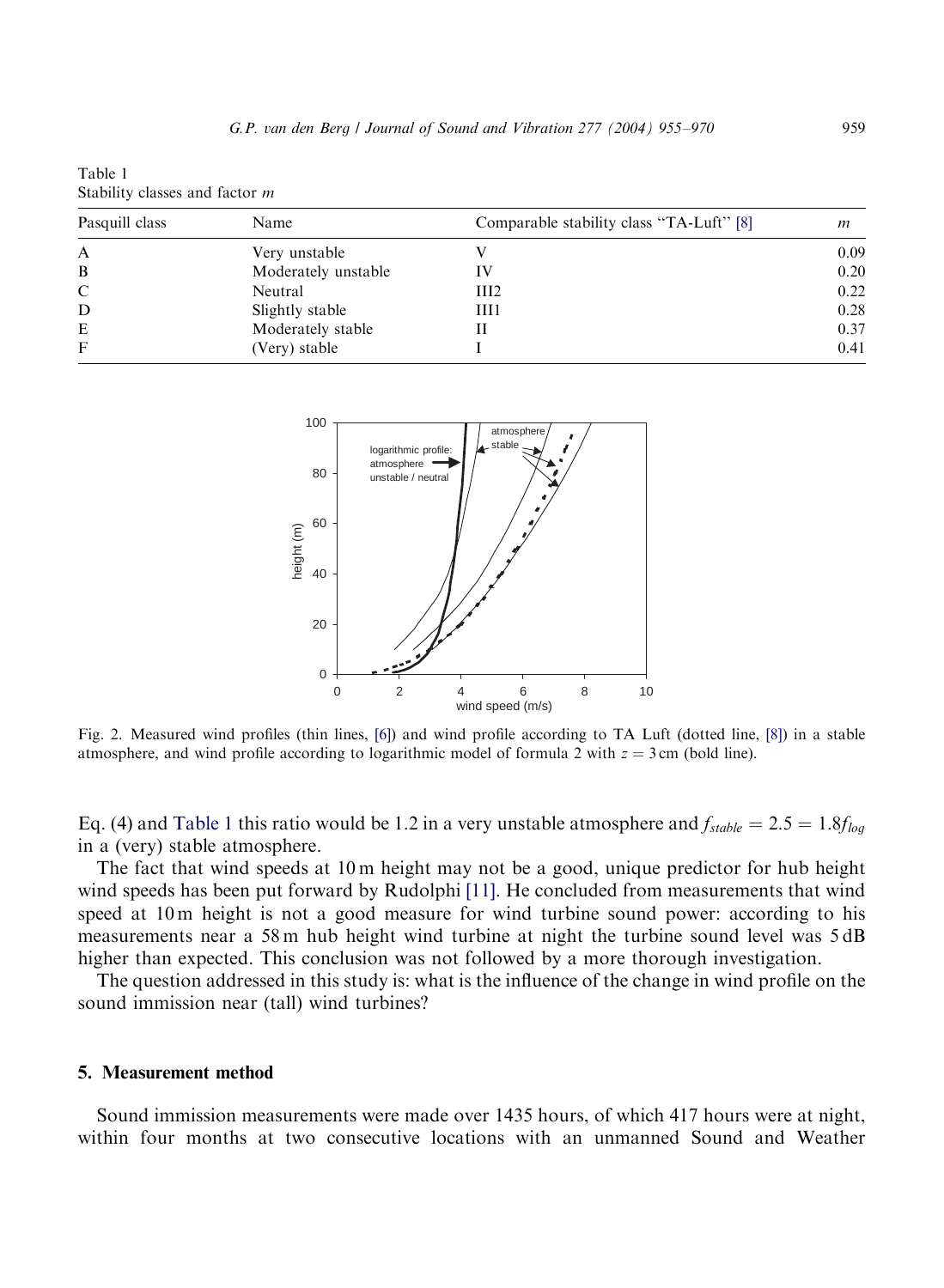#### 960 G.P. van den Berg / Journal of Sound and Vibration 277 (2004) 955–970

Measurement System (SWMS) consisting of a type 1 sound level meter with a microphone at 4.5 m height with a 9 cm diameter foam wind shield, and a wind meter at 10 m as well as at 2 m height. Every second, wind speed and wind direction (at 10 and 2 m height) and the A-weighted sound level were measured; the measured data are stored as statistical distributions over 5 min intervals. From these distributions all necessary wind data and sound levels can be calculated, such as average [wind](#page-15-0) speed, median wind direction or equivalent sound level and any percentile (steps of 5%) wind speed, wind direction or sound level, in i[nterva](#page-15-0)ls of 5 min or multiples thereof.

Also complementary measurements were done with logging types 1 and 2 sound level meters and a type 1 spectrum analyzer to measure immission sound levels in the residential area over limited periods ([12], not reported here), and emission levels near the wind turbines. Emission levels were measured according to international stan[dard](#page-15-0)s  $[4,5]$ , but for practical purposes the method could not be adhered to in detail; with respect to the recommended values a smaller reflecting board was used for the microphone (30  $\times$  44 cm<sup>2</sup> instead of a 1 m diameter circular board) and a smaller distance to the turbine (equal to tower height instead of tower height + blade length); reasons for this are given in a separate paper [13]. Also it was not possible to carry out emission measurements with only one turbine in operation.

## 6. Results: sound emission

Emission levels  $L_{eq}$  measure[d ve](#page-14-0)ry close to the centre of a horizontal, flat board at a distance R from a turbine hub can be converted to a turbine sound power level  $L_W$  [4,5]:

$$
L_W = L_{eq} - 6 + 10 \log(4\pi R^2). \tag{5}
$$

From earlier measurements [3] a wind speed dependence of  $L_W$  was estab[lished](#page-6-0) as given in Table 2. As explained above, the wind speed at 10 m height is not considered a reliable single measure for the turbine sound power. Rotational speed is a better measure.

Emission levels have been measured, typically for 5 min per measurement, at nine turbines on seven different days with different wind conditions. The results are plotted in Fig. 3[; the s](#page-6-0)ound power level is plotted as a function of rot[ational](#page-6-0) speed N. N is proportional to wind speed at hub height and could be determined by counting, typically during 1 min, blades passing the turbine mast. This counting procedure is not very accurate (accuracy per measurement is  $\leq 2$  counts, corresponding to  $2/3$  r.p.m.) and is probably the dominant reason for the spread in Fig. 3. The best logarithmic fit to the data points in Fig. 3 is

$$
L_W = 67.1 \log(N) + 15.4 \text{ dB(A)}
$$
 (6)

with a correlation coefficient [of 0](#page-14-0).98. The standard deviation of measurement values with respect to this fit is 1.0 dB.

Table 2 Sound power level of wind turbines [3] Wind speed  $v_{10}$  m/s 5 6 7 8 9 10 Sound power level  $L_W$  dB(A) 94 96 98 101 102 103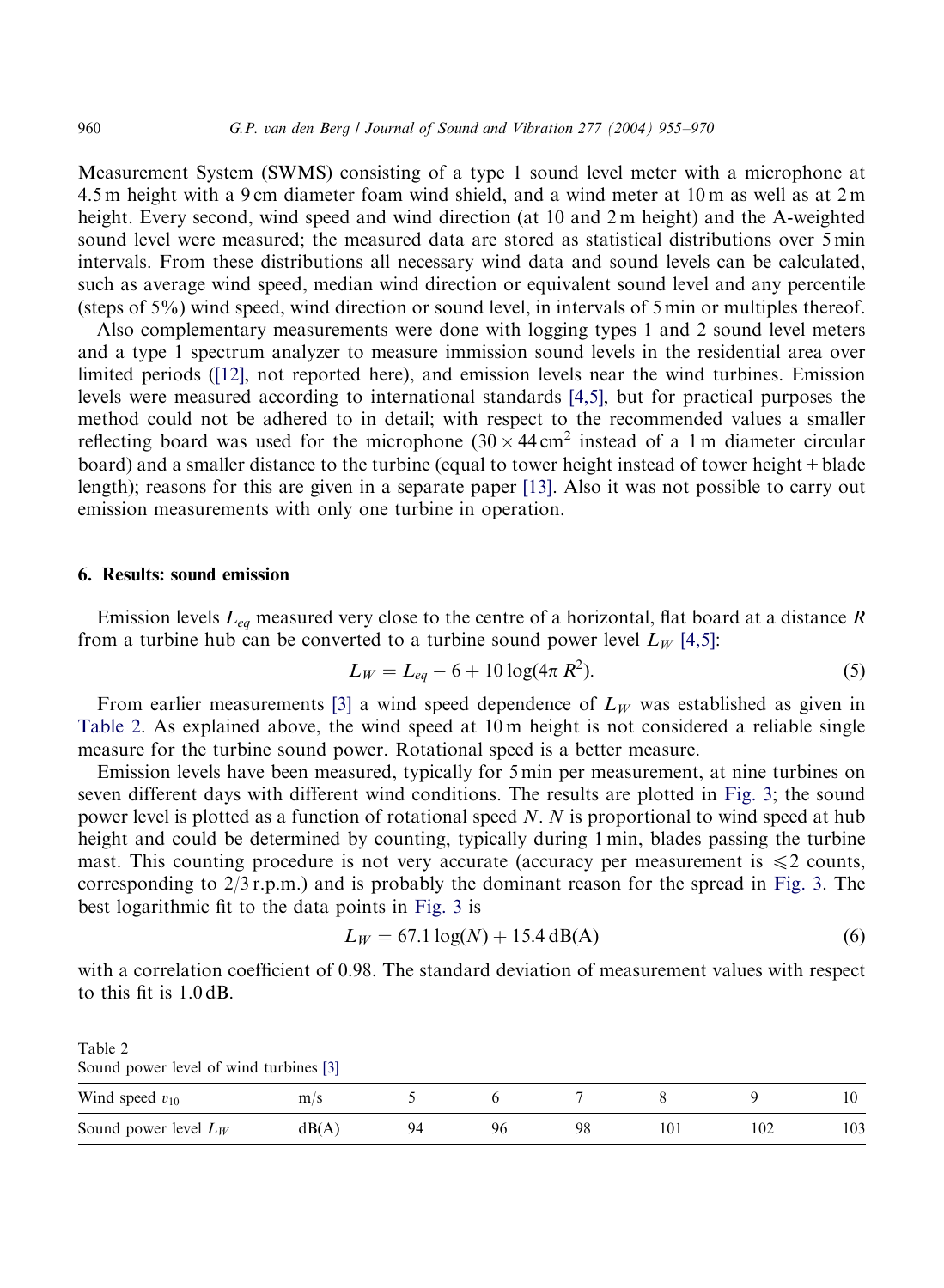<span id="page-6-0"></span>At the specification extremes of 10 and 22 r.p.m. the (individual) wind turbine sound power level  $L_W$  is 82.8 and 105.7 dB(A), respectively.

In Table 3 earlier measurement results [3] are given for the octave band sound power spectrum. Also in Table 3 the results of this study are given: the logarithmic average of four different spectra at different rotational speeds. In all cases spectra are scaled, with Eq. (6), to the same sound power level of  $103 \, dB(A)$ .

To calculate sound immission levels at a specific rotational speed (or vice versa) the sound power level given in Eq. (6), and the spectral form in Table 3 ('this study') have been used.

## 7. Results: sound immission

The sound immission level has been measured with the unmanned SWMS on two locations. Between May 13 and June 22, 2002 it was placed amidst open fields with barren earth and later low vegetation 400 m west of the westernmost row of wind turbines (location A, see Fig. 1). This site was a few metres west of the Dutch–German border, visible as a ditch and a 1.5–2 m high dike. Between June 22 and September 13, 2002 the SWMS was placed on a lawn near a dwelling 1500 m



Fig. 3. Measured wind turbine sound power level  $L_W$  as a function of turbine rotational speed N.

Table 3 [Oc](#page-14-0)tave band spectra of wind turbines at  $L_W = 103 \text{ dB(A)}$ 

| Frequency           | HZ             | 03       | 12J                   | 250 | 500      | 1000     | 2000       | 4000     | $L_W$      |
|---------------------|----------------|----------|-----------------------|-----|----------|----------|------------|----------|------------|
| This study<br>$[3]$ | dB(A)<br>dB(A) | 82<br>85 | 92<br>╯<br>$\Omega^*$ | 94  | 98<br>98 | 98<br>98 | $Q^{\sim}$ | 88<br>83 | 103<br>103 |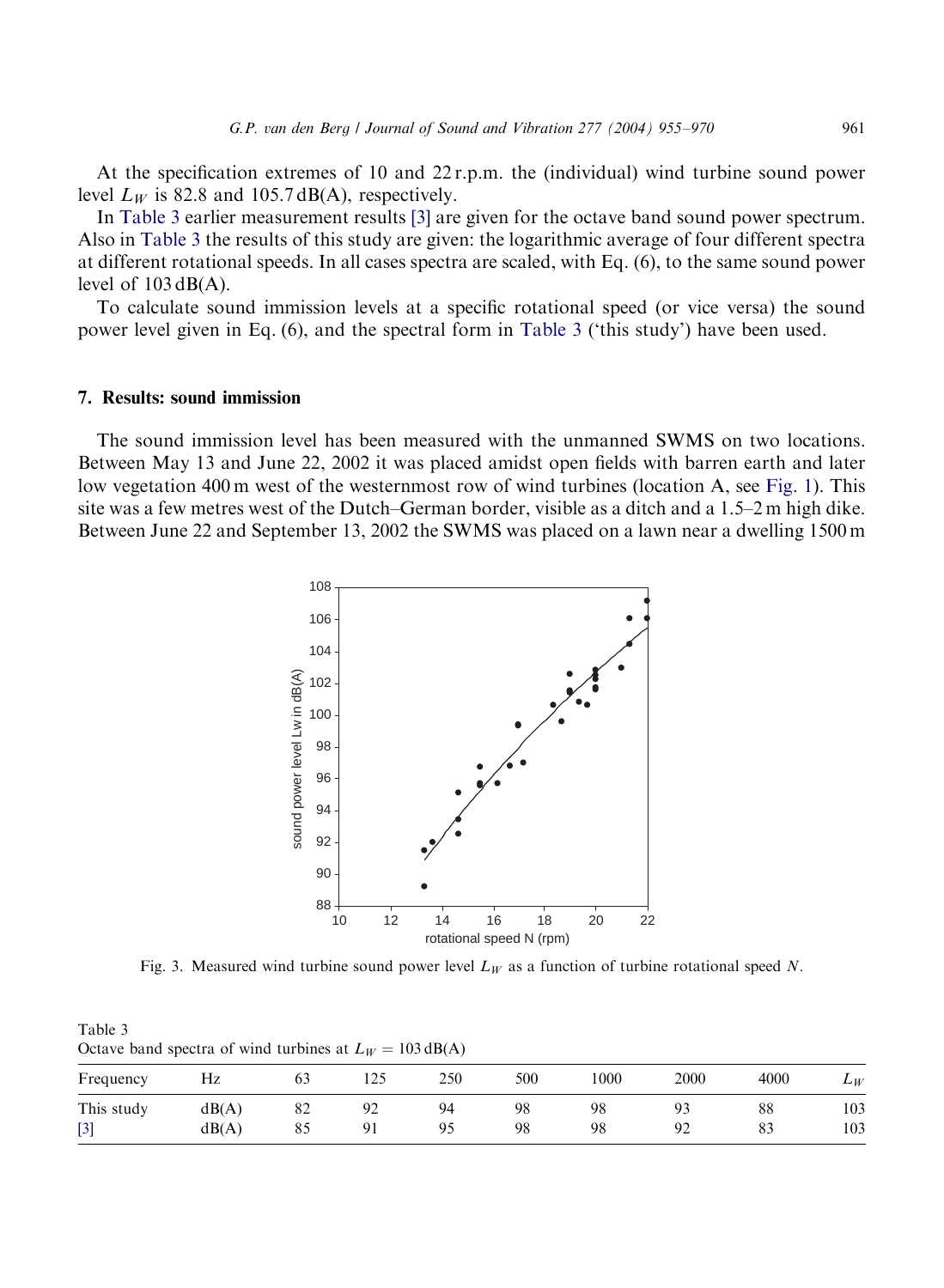west of the westernmost row (location B), with both low and tall trees in the vicinity. On both locations there were no reflections of turbine sound towards the microphone, except via the ground, and no objects (such as trees) between the turbines and the microphone. Apart from possible wind induced sound in vegetation relevant sound sources are traffic on rather quiet roads, agricultural activities, and birds. As, because of the trees, the correct (potential) wind speed and direction could not be measured on location B, wind measurement data provided by the KNMI were used from their Nieuw Beerta site 10 km to the north. These data fitted well with the measurements on location A.

At times when the wind turbine sound is dominant, the sound level is relatively constant within 5 min intervals. In Fig. 4 this is demonstrated for two nights. Thus measurement intervals with dominant turbine sound could be selected with a criterion based on a low variation in sound level:  $L_5 - L_{95} \leq 4$  dB, where  $L_5$  and  $L_{95}$  are 5 and 95 perc[entile so](#page-8-0)und level. In a normal (Gaussian) distribution this would equal  $\sigma \leq 1.2$  dB, with  $\sigma$  the standard deviation.

On location A, 400 m from the nearest turbine, the total measurement time was  $371$  h. For  $25\%$ of this time the wind turbine sound was dominant, predominantly at night (72% of all 105 nightly hours) and hardly during daytime (4% of 191 h) (see Table 4).

At [locatio](#page-8-0)n B, 1500 m from the nearest turbine, these percentages were almost halved, but the turbine sound remained dominant for over one-third of the time at night (38% of 312 h). The trend in percentages agrees with complaints mostly concerning noise in the (late) evening and at night and their being more strongly expressed by residents closer to the wind park.

In Fig. 5 the selected (i.e., with dominant wind turbine sound) 5 min equivalent immission sound levels  $L_{eq,5 \text{ min}}$  are plotted as a function of wind direction (left) and of wind speed (right) at 10 m height, for both location A (above) and B (below). It is not clear why the KNMI wind speed data (used for location B) cluster around integer values of the wind speed.

Also the wind speed at 10 and 2 m height at location A are plotted (in 5A and 5B, respectively), and the local wind speed (influenced by trees) at 10 m at location B (5C). The immission level data points are separated in two classes where the atmosphere was stable or neutral, according to



Fig. 4. 48 h registration of immission level ( $L_5 = \triangle$ ;  $L_{eq} = \bullet$ ;  $L_{95} = \bigcirc$ ) per 5 min at location A; turbines are considered the dominant sound source if  $L_5 - L_{95} \leq 4$  dB.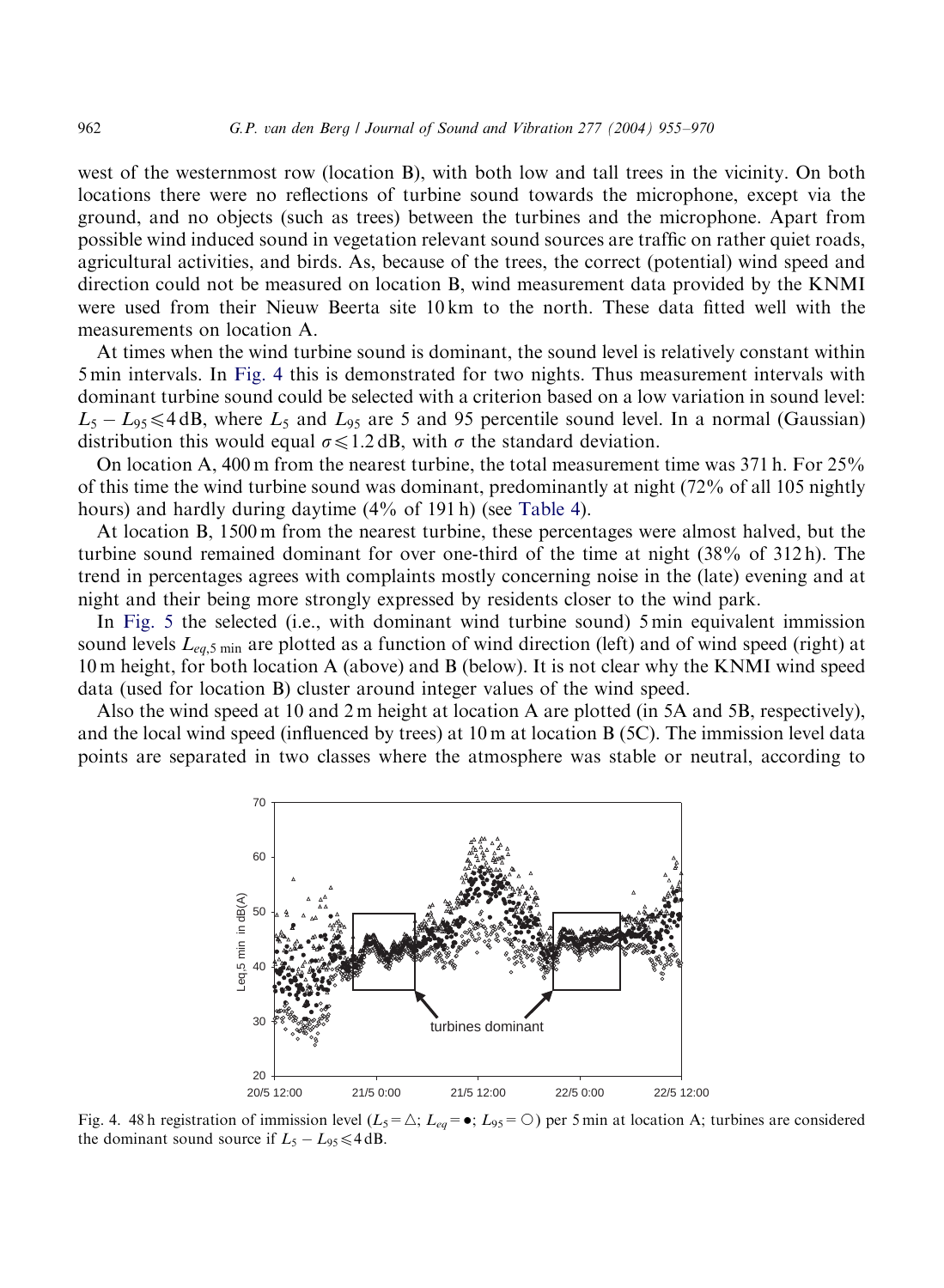| Total measurement time in hours and selected time with dominant wind turbine sound |            |                       |                            |                     |  |  |  |
|------------------------------------------------------------------------------------|------------|-----------------------|----------------------------|---------------------|--|--|--|
| Location                                                                           | Total time | Night<br>$23:00-6:00$ | Evening<br>$19:00 - 23:00$ | Day<br>$6:00-19:00$ |  |  |  |
| A: Total                                                                           | 371        | 105                   | 75                         | 191                 |  |  |  |
| A: Selected                                                                        | 92         | 76                    |                            |                     |  |  |  |
|                                                                                    | 25%        | 72%                   | $12\%$                     | $4\%$               |  |  |  |

B: Total 1064 312 183 569 B: Selected 136 119 13 4

 $13\%$   $38\%$   $7\%$   $7\%$   $0.7\%$ 

<span id="page-8-0"></span>Table 4

50 50 45 45 Leq,5 min in dB(A) Leq,5 min in dB(A) Leq,5 min in dB(A) Leq,5 min in dB(A) 40 40 35 35 30 30 25 25 6 6 V2inm/s 3 3 V10 inm/s V10 inm/s  $\overline{0}$  $\Omega$ 0 45 90 135 180 225 270 315 360 0 2 4 6 8 10 12 wind direction in degrees from N (A) (B) wind speed V10 in m/s 40 40 Lea.5 min in dB(A) Leq,5 min in dB(A) 35 35 Leq,5 min in dB(A) Leq,5 min in dB(A) 30 30 25 25 20 20 4 ocal V10 inm/s local V10 inm/s 15 2 10 0 0 45 90 135 180 225 270 315 360 0 2 4 6 8 10 12 (C) wind direction in degrees from N (D) wind speed V10 in m/s

Fig. 5. Measured sound levels  $L_{eq,5 \text{ min}}$  at locations A (above) and B (below) as a function of median wind direction (left) and average wind speed (right) at reference height (10 m), separated in classes where the atmosphere at Eelde was observed as stable ( $\Diamond$ ) or neutral ( $\bullet$ ). Also plotted are expected sound levels according to logarithmic wind profile and wind speed at reference height (grey lines in B and D), and at a 2.6 higher wind speed (black lines in B and D). Figures A, B and C also contain the wind speed  $v_{10}$  (A),  $v_2$  (B), and the local  $v_{10}$  (C) disturbed by trees, respectively.

observations of wind speed and cloud cover at Eelde. Eelde is the nearest KNMI site for these observations, but it is 40 km to the west, so not all observations will be valid for the area of the study.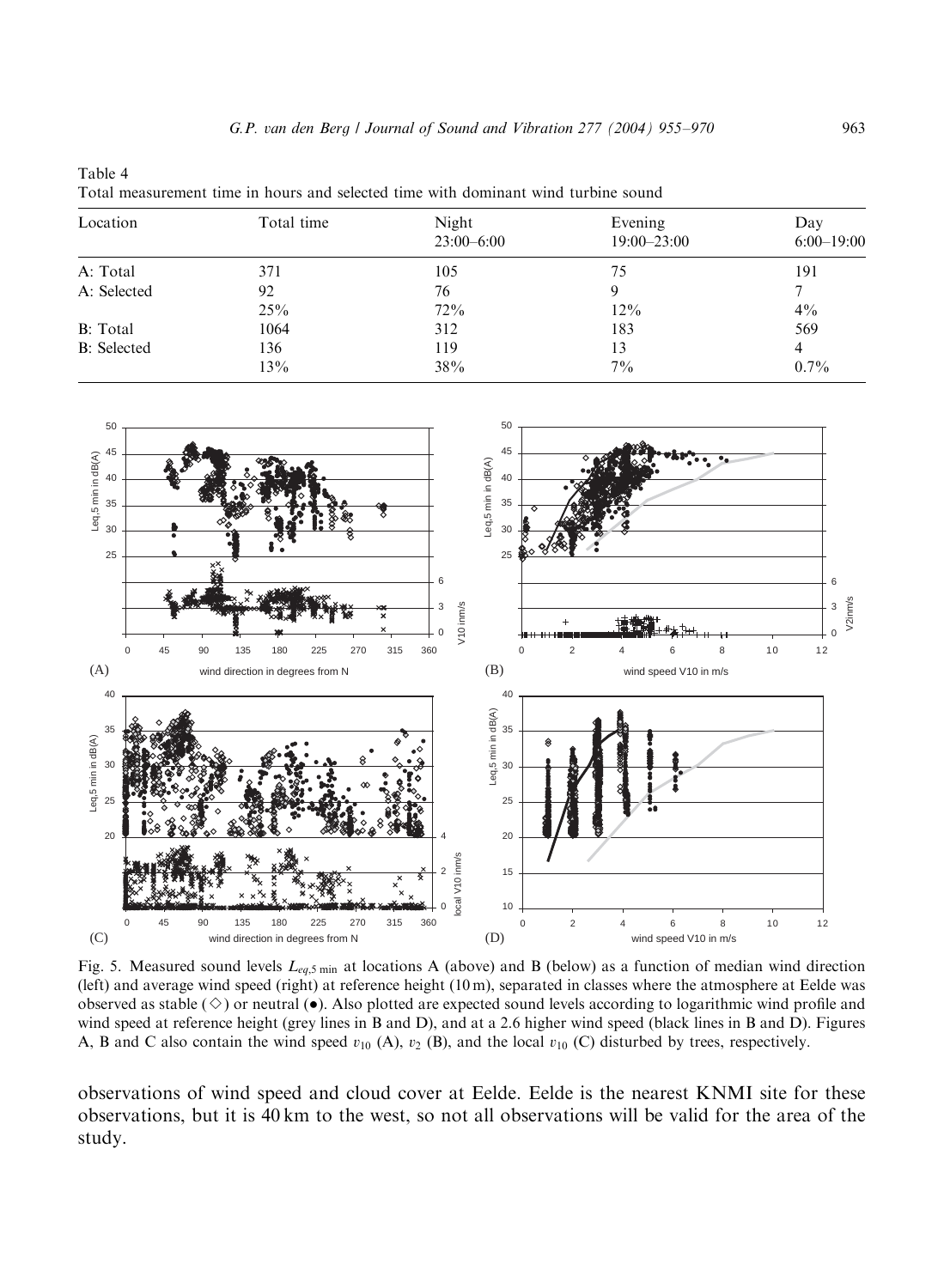In Fig. 5B a grey line is plotted connecting calculated sound levels with sound power levels according to Table 2 (the lowest value at  $2.5 \text{ m/s}$  is extrapolated [12]), implicitly assuming a fixed logarithmic wind profile according to Eq. (2). If this line is compressed in the direction of the abscissa with a factor 2.6, the result is a (black) line coinciding with the highest 1 h values  $(L_{ea,1 h})$ at each wind speed. Apparently, at these immission levels, the wind speed is 2.6 times higher than expected. In Fig. 6 this is given in more detail: all 5 min measurement periods that satisfied the  $L_5$ – $L_9$ -criterion, with at least 4 periods per hour, were taken together in consecutive hourly periods and the resulting  $L_{eq,T}$  (T = 20–60 min) was calculated. These 83  $L_{eq}$ -values are plotted against the average wind speed  $v_{10}$  over the same time T. Also plotted in Fig. 6 are: the expected immission levels calculated from (1), implicitly assuming a logarithmic wind profile according to (2), so  $f_{log} = 1.4$ ; the immission levels assuming a stable wind profile (4) with  $m = 0.41$ , so  $f_{stable} =$ 2.5 = 1.8  $f_{log}$ ; the maximum immission levels assuming  $f_{max} = 3.7 = 2.6 \cdot f_{log}$ , in agreement with a wind profile (4) with  $m = 0.57$ . The best fit of all data points ( $L_{eq,T}$ ) in Fig. 6 with  $1 < v_{10} < 5.5$  m/s is  $L_{eq,T} = 32 \cdot \log(v_{10}) + 22 \text{ dB}$  (correlation coefficient 0.80); this fit agrees within 0.5 dB with the expected level according to the stable wind profile. The best fit of all 5 min data-points in Fig. 5B yields the same result.

Thus on location A the highest one hour averag[ed wind speeds](#page-8-0) at night are 2.6 times the expected values according to the logarithmic wind profile in Eq.  $(2)$ . As a consequence, sound levels at (during night-time) frequently occurring wind speeds of 3 and  $4 \text{ m/s}$  are up to 15 dB higher than expected, 15 dB being the vertical distance between the expected and highest 1-h immission levels at 3–4 m/s (upper and lower lines in Figs. 5B and 6).

The same lines as in 5B, but valid for location B, are plotted in Fig. 5D; immission levels here exceed the calculated levels, even if calculated on the basis of a 2.6 higher wind speed at hub height. This is the result of shortcomings of the calculation model for long distances, at least for



Fig. 6. Measured sound levels  $L_{eq,T}$  (T = 20–60 min) at location A with best fit; and expected sound levels according to a logarithmic wind profile  $(v_{98}/v_{10} = f_{log} = 1.4$ ; dotted line), a stable wind profile  $(v_{98}/v_{10} = 1.8 \cdot f_{log}$ ; thick grey line) and maximum wind speed ratio ( $v_{98}/v_{10} = 2.6 \cdot f_{log}$ ; thin line).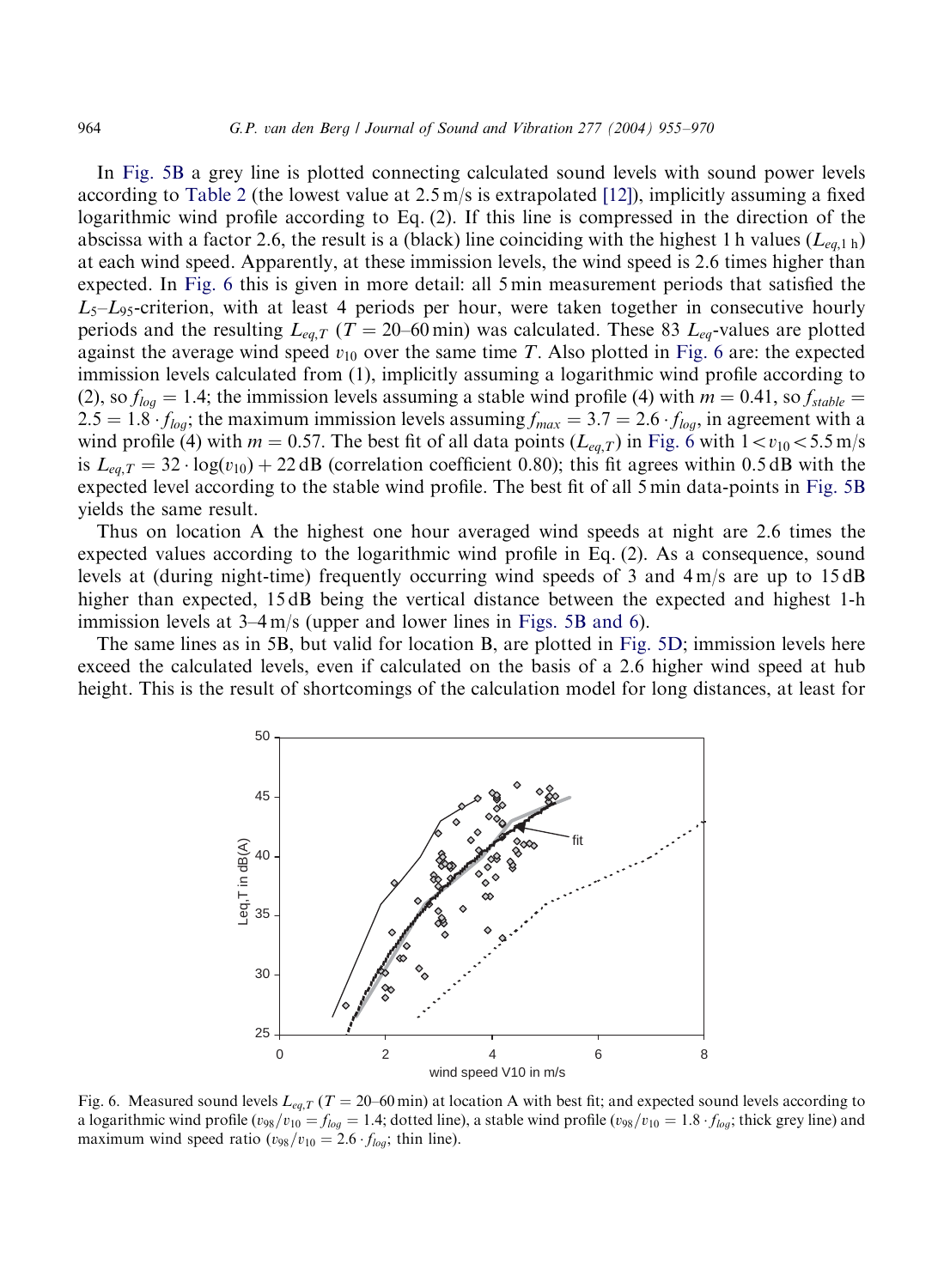night-time conditions: from the long-term measurements a[t locatio](#page-8-0)n B and short term (one night) at other locations ([12], not reproduced here) it follows that sound immission levels calculated according to the standard model used in the Netherlands [1], underestimate measured levels at night with ca. 1 dB at distances of 550–1000 m increasing to about 3 dB at distances up to 1900 m.

As is clear from the wind speed at 2 m height plotted in Fig. 5B, there is only a very [light w](#page-8-0)ind near the ground even when the turbines rotate at high power. This implies that in a quiet area with low vegetation the ambient sound level may be very low. The contrast between the turbine sound and the ambient sound is therefore higher at night than during the daytime.

Although at most times the wind turbine sound dominates the sound levels in Fig. 5, it is possible that at low sound levels, i.e., at low rotational speeds and low wind speeds, the  $L_5$ – $L_{95}$ -criterion is met while the s[oun](#page-15-0)d level is not entirely determined by the wind turbines. This is certainly the case at levels close to  $20 \text{ dB}(A)$ , the sound level meter noise floor.

The long-term night-time ambient background level, expressed as the 95-percentile  $(L_{95})$  of all measured night-time sound levels on location B, was  $23 \text{ dB}(A)$  at  $3 \text{ m/s}$  ( $v_{10}$ ) and increasing with 3.3 dB/(m s<sup>-1</sup>) up to  $v_{10} = 8$  m/s [12]. Comparing this predominantly non-turbine background level with the sound levels in Figs. 5B and D, it is clear that the lowest sound levels may not be determined by the wind turbines, but by other ambient sounds (and instrument noise). This wind speed dependent, non-turbine background sound level  $L_{95}$  is, however, insignificant with respect to the highest measured levels. Thus, the high sound levels do not include a significant amount of ambient sound not coming from the wind turbines. This has also been verified on a number of evenings and nights by personal observation.

#### 8. Comparison of emission and immission sound levels

From the 30 measurements of the equivalent sound level  $L_{eq,T}$  (with T typically 5 min) measured From the so measurements of the equivalent sound level  $L_{eq,T}$  (with T typically 3 mm) measured at distance R from the turbine hub (R typically 100 $\sqrt{2}$  m), a relation between sound power level  $L_W$  and rotational speed N of a turbine could be determined: see Eq. (6).

This relation can be compared with the measured immission sound level  $L_{i,T}$  (T = 5 min) at location A, 400 m from the wind park (closest turbine), in 22 cases where the rotational speed was known. These measurements were taken at different times to the emission measurements. The best logarithmic fit for the data points of the immission sound level  $L_{imm}$  as a function of rotational speed  $N$  is

$$
L_{imm} = 57.6 \log(N) - 30.6 \text{ dB(A)}
$$
 (7)

with a correlation coefficient of 0.92 and a standard deviation [of 1.5 d](#page-11-0)B. Both relations from Eqs. (6) and (7) and the data points are given in Fig. 7. The difference between both relations is  $L_W - L_{imm} = 9.5 \log(N) + 46.0 \text{ dB}$ . For the range 14–20 r.p.m., where both series have data points, the average difference is 57.9 dB, the maximum deviation from this average is 0.8 dB  $(14 \text{ r.p.m.}: 57.1 \text{ dB}(A); 20 \text{ r.p.m.}: 58.6 \text{ dB}(A);$  see lower part of Fig. 7). It can be shown by calculation that about half of this deviation can be explained by the variation of sound power spectrum with increasing speed  $N$ .

The sound immission level can be calculated using Eq.  $(1)$ . For location A, assuming all turbines have the same sound power  $L_W$ , this leads to  $L_W - L_{imm} = 58.0 \text{ dB}$ . This is independent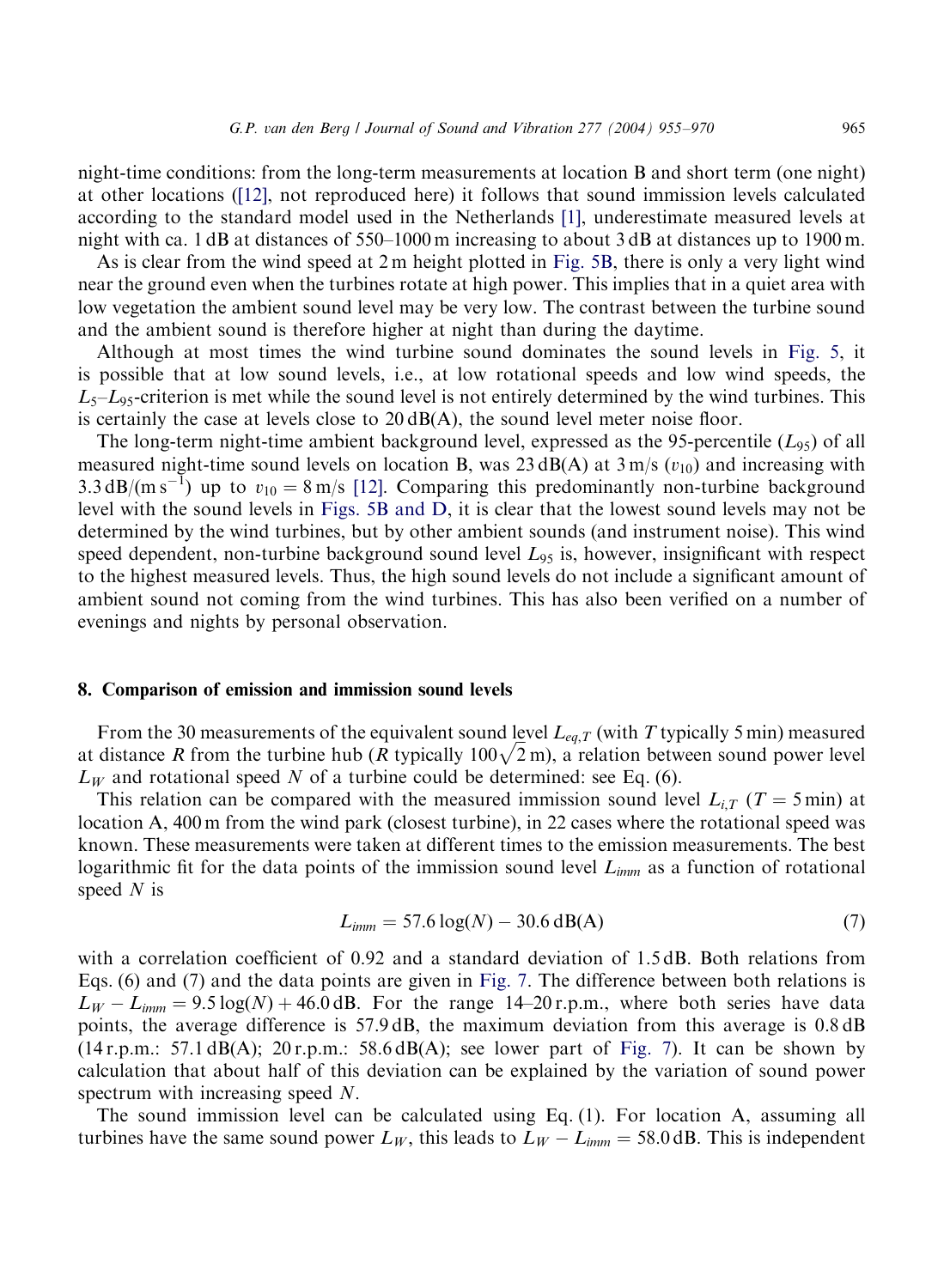

Fig. 7. Turbine sound power levels  $L_W$  measured near wind turbines ( $\bullet$ ) and immission levels  $L_{imm}$  measured at 400 m from wind park ( $\circ$ ): averages differ 57.9 dB; (below) increase of difference  $L_W - L_{imm}$  with rotational speed.

of sound power level or rotational speed, as it is calculated with a c[onstant](#page-8-0) [spectru](#page-8-0)m averaged over several turbine conditions, i.e., speeds. The measured difference (57.9 dB) matches very closely the calculated difference (58.0 dB).

The variation in sound immission level at a specific wind speed  $v_{10}$  in Figs. 5B and D is thus seen to correspond to a variation in rotational speed  $N$ , which in turn is related to a variation in wind speed at hub height, not to a variation in  $v_{10}$ . At location A, N can be calculated from the measured immission level with the help of Eq. (7) or its inverse form  $N = 3.4 \times 10^{L_{imm}/57.6}$ .

## 9. Effect of atmospheric stability

In Fig. 5 measurement data have been separated into two sets according to atmospheric stability in Pasquill classes, supplied by KNMI from their measurement site Eelde, 40 km to the west of our measurement site. Although the degree of stability will not always be the same for Eeld[e and o](#page-8-0)ur measurement location, the locations will correlate to a high degree in view of the relatively small distance between them. For night-time conditions 'stable' refers to Pasquill classes E and F (lightly to very stable) and corresponds to  $V_{10} \leq 5 \text{ m/s}$  and cloud coverage  $C \leq 50\%$  or  $V_{10}$   $\leq$  3.5 m/s and C  $\leq$  75%, 'neutral' (class D) corresponding to all other situations. Although from Fig. 5 it is clear that the very highest sound levels at an easterly wind ( $\approx 80^{\circ}$ ) do indeed occur

<span id="page-11-0"></span>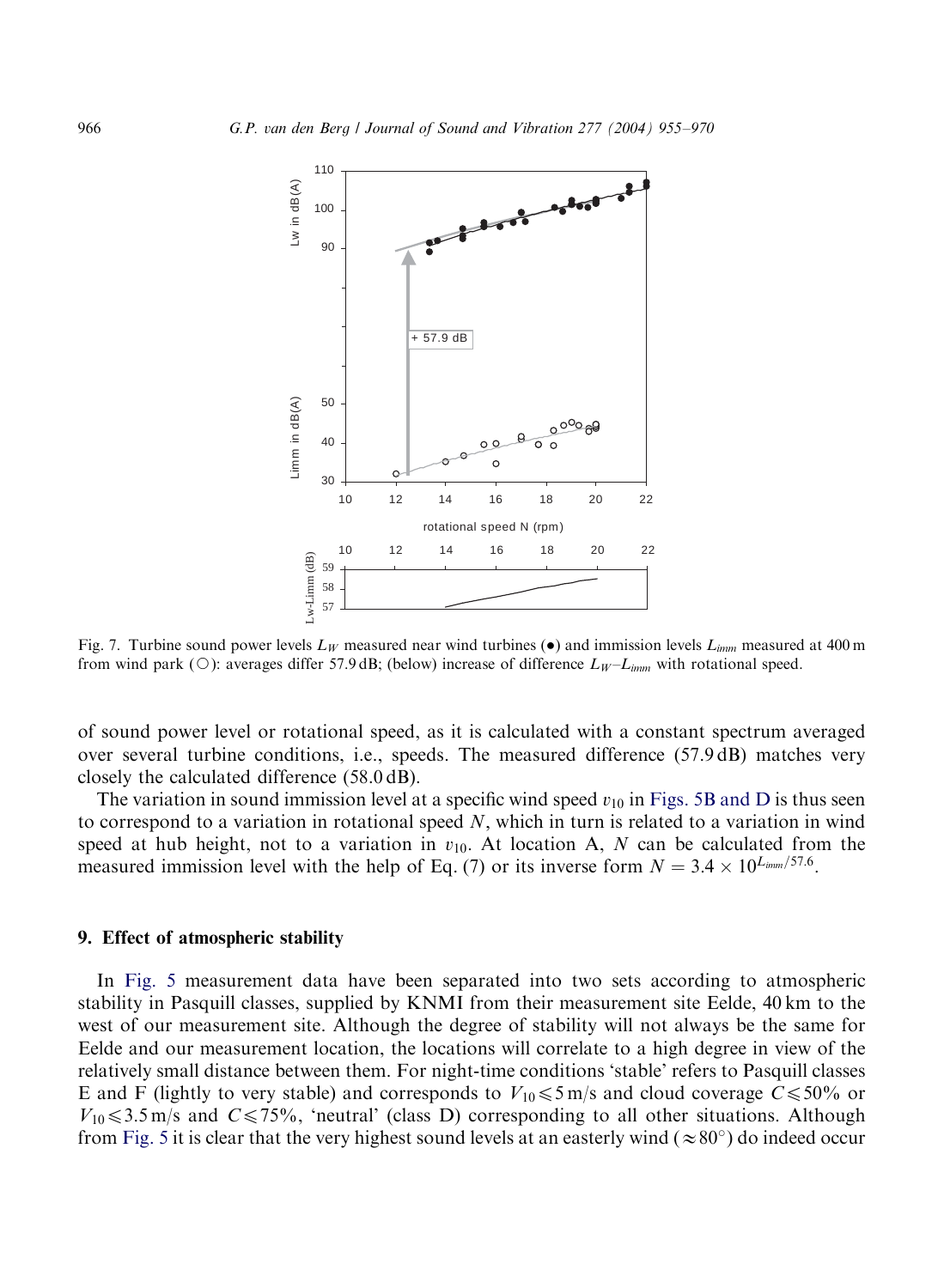in stable conditions, it is also clear that in neutral conditions too the sound level is higher than expected for most of the time, the expected values corresponding to the grey lines in Figs. 5B and D, derived from daytime conditions. According to this study the sound production, and thus wind speed, at 100 m height is often higher than expected at night, in a stable, but also in a neutral atmosphere. On the other hand, even in stable conditions sound levels may be lower than expected (i.e., below the grey lines), although this rarely occurs. It may be concluded from these measurements that a logarithmic wind profile based only on surface roughness does not apply to the night-time atmosphere in our measurements, not in a stable atmosphere and not always in a neutral atmosphere.

#### 10. Impulsive sound

At night the sound from the wind park contains repetitive pulses, unlike the sound in daytime. According to the long-term auditory observation of residents this pulse-like character or 'thumping', is more pronounced and more annoying at high turbine rotational speed. Fig. 8 shows a recording of the sound pressure level every 50 ms over a 180 s period, taken from a DAT-recording on a summer night (June 3,  $0:40 \text{ h}$ ) on a terrace of a dwelling at 750 m west of the westernmost row of wind turbines (this sound includes the reflection on the façade at  $2 \text{ m}$ ). There is a slow variation of the 'base line' (minimum levels) probably caused by variations in wind speed and atmospheric sound transmission. There is furthermore a variation in dynamic range: a small difference between subsequent maximum and minimum levels of less than 2 dB is alternated by larger differences. In the lower part of Fig. 8 part of the sequence is amplified and shows at first a somewhat irregular pattern of dynamic range  $1-1.5$  dB leading to a more regular pattern of a pulse every second with a pulse height of 3–4 or 5–6 dB. This pattern is compatible with a complex of three pulse trains with pulse height of about. 1 dB and slightly different repetition frequencies



Fig. 8. Sound pressure level caused by wind turbines per 50 ms near dwelling at 750 m from nearest turbine (including reflection at façade at  $2 \text{ m}$ ) over a  $3 \text{ min}$  period; part of the sequence is amplified below.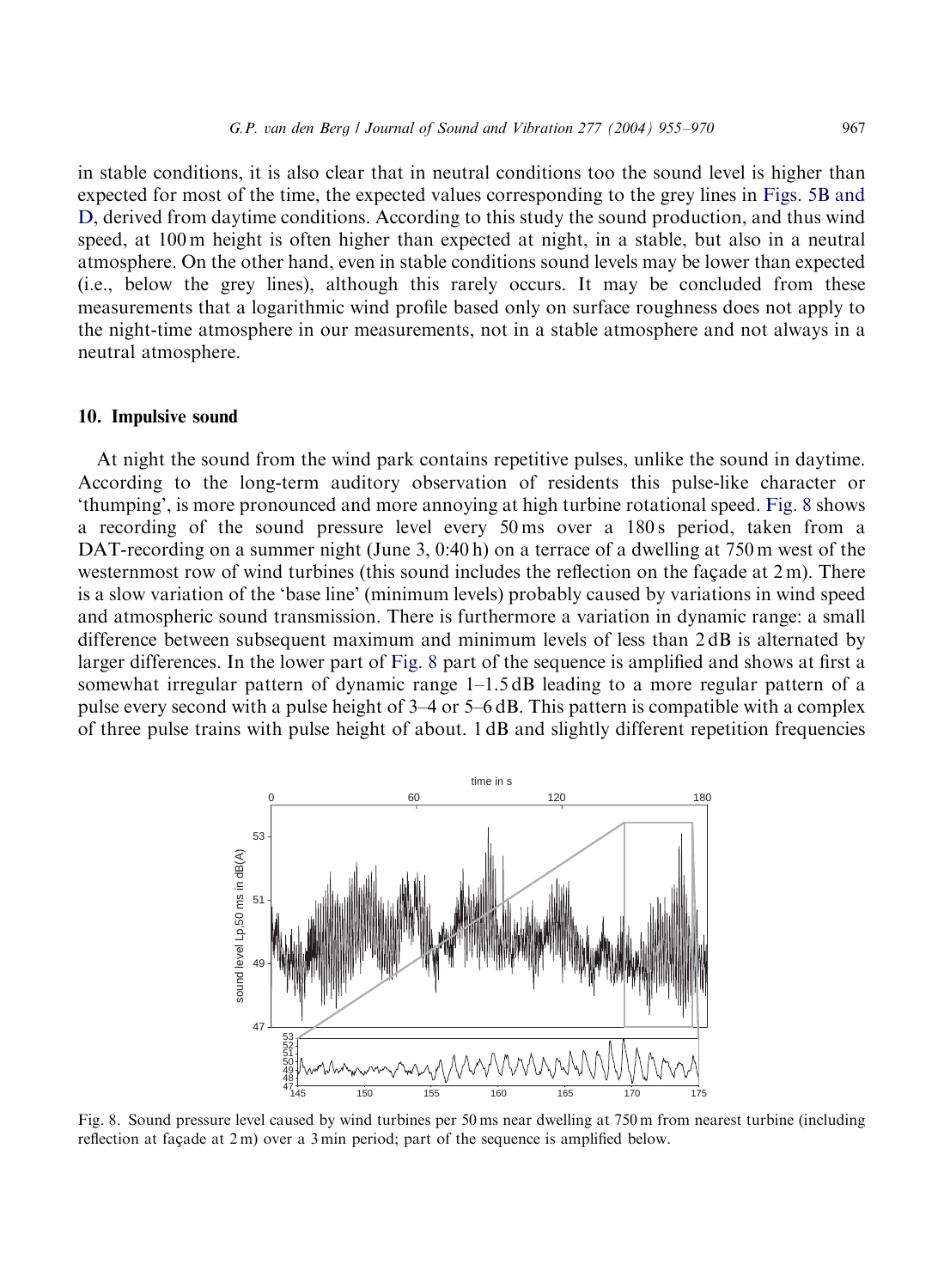of about 1 Hz. When the pulses are out of phase (around 150 s in Fig. 8), there are only 1 dB variations. When 2 of them are in phase (around 160 s) pulse height is doubled  $(+3 \text{ dB})$ , and tripled  $(+5 dB, 170 s)$  when all three are in phase. The rotational spee[d of th](#page-1-0)e turbines at the time was 20 r.p.m., so the repetition rate of blades passing a mast was 1 Hz.

The low number of pulse trains, compared to 17 turbines, is compatible with the fact that only a few turbines dominate the sound immission at this location. The calcula[ted](#page-15-0) immission level is predominantly caused by two wind turbines (numbers 11 and 12: see Fig. 1, contributing35% of the A-weighted sound energy), less by two others (9 and 14; 21%), so only 4 turbines contribute more than half of the sound immission energy.

A pulse-like character was not expected; e.g., in a recent Dutch report [14] it was stated that wind turbines do not produce impulsive noise. However, when measurements are made at a single turbine, as is usual, no pulses will be audible according to the explanation given above.

### 11. Annoyance

The immission sound level at location A is for most of the time (at least 72% of night-time hours) higher than expected. At the most frequent night-time wind speeds  $(v_{10})$  of 3 and 4 m/s the sound level is up to 15 dB more than expected. Also at location B, at a considerable distance (1500 m) from the wind park, the immission level is for a considerable amount of time (at least 38% of night-time hours) higher than expected. At location B and at wind speeds of 2–4 m/s the actual sound level [is up](#page-15-0) to 18 dB higher than expected, of which 3 dB are due to limitations of the calculation model, and 15 dB to the underestimate of wind speed at hub height. With these higher sound levels and the impulsive character of the sound more annoyance than predicted is to be expected.

Pedersen et al. [15] have investigated the annoyance around wind turbines in the south of Sweden. Their paper gives preliminary results, and definitive results have yet to published [personal communication Pedersen]. They found highly annoyed residents at (calculated) sound levels as low as  $32.5-35$  dB(A). This study shows that tall wind turbines may in fact be up to 18 dB noisier than the calculated values suggest. A further increase in annoyance may be expected because of the pulse-like character of the wind turbine noise, especially at high rotational speeds.

# 12. Conclusions

Sound immission measurements have been made at 400 m (location A) and 1500 m (location B) from the wind park Rhede with 17 tall (98 m hub height), variable speed wind turbines. It is usual in wind turbine noise assessment to calculate immission sound levels assumingwind speeds based on wind speeds  $v_{10}$  at reference height (10 m) and a logarithmic wind profile. This study shows that the sound immission level may, at the same wind speed  $v_{10}$  at 10 m height, be significantly higher (up to 18 dB) during night-time than in the daytime. Another, 'stable' wind profile predicts a wind speed  $v_h$  at hub height 1.8 times higher than expected and agrees excellently with the average measured night-time sound immission levels. Wind speed at hub height may still be higher; at low wind speeds  $v_{10}$  up to 4 m/s, the wind speed  $v_h$  is at night is up to 2.6 times higher than expected.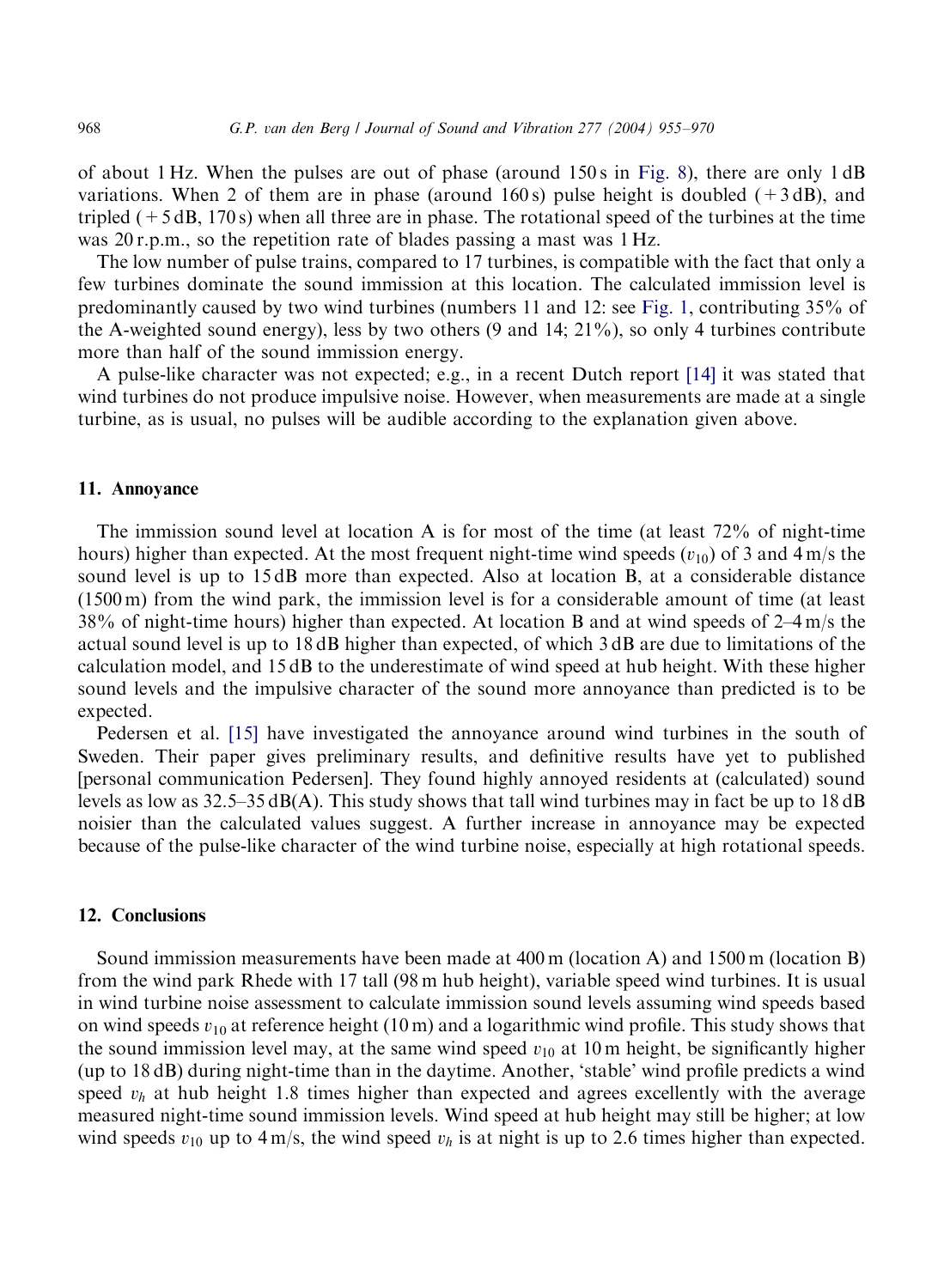<span id="page-14-0"></span>Thus, the logarithmic wind profile, depending only on surface roughness and not on atmospheric stability, is not a good predictor for wind profiles at night. Especially for tall wind turbines, estimates of the wind regime at hub height based on the wind speed distribution at 10 m, will lead to an underestimate of the immission sound level at night: at low wind speeds  $(v_{10} \leq 4 \text{ m/s})$ s) the actual sound level will be higher than expected for a significant proportion of time. This is not only the case for a stable atmosphere, but also, to a lesser degree, for a neutral atmosphere.

The change in wind profile at night also results in lower ambient background levels then expected: at night the wind speed near the ground may be lower than expected from the speed at 10 m and a logarithmic wind profile, resulting in low levels of wind induced sound from vegetation. The contrast between wind turbine and ambient sound levels is therefore more pronounced at night.

Measured sound immission levels at 400 m from the nearest wind turbine almost perfectly match (average difference: 0.1 dB) sound levels calculated from measured emission levels near the turbines. From this it may be concluded that both the emission and immission levels could be determined accurately, even though the emission measurements were not quite in agreement with the recommended method. As both levels can be related through a propagation model, it may not be necessary to measure both; the immission measurements can be used to assess immission as well as emission sound levels.

There is, however, a growing discrepancy with distance; at distances of  $1-2$  km the calculated level may underestimate the measured level by 3 dB. This is most probably a consequence of the fact that the actual (night-time) atmospheric sound transmission is not adequately modelled in the sound transmission model.

At night the turbines cause a low pitched thumping sound superimposed on a broadband 'noisy' sound, the 'thumps' occurringat the rate at which blades pass a turbine tower. It appears that the characteristic, but usually small 'swishing' pulses that can be heard at the rate at which blades pass a turbine tower, coincide because turbines operate nearly synchronously. Two coinciding pulse trains thus give a 3 dB higher pulse level, three a 5 dB higher pulse level. The measured pulse levels and frequencies agree with values expected from nearly synchronous pulse trains generated by a small number of wind turbines.

The number and severity of noise complaints near the wind park are at least in part explained by the two main findings of this study; actual sound levels are considerably higher than predicted, and wind turbines can produce sound with an impulsive character.

The relatively high wind speeds at turbine hub height at night also have a distinct advantage; the electric power output is higher than predicted and benefits the operator of the wind turbine.

# **References**

- [1] Handleidingmeten en rekenen industrielawaai (Manual for measuringand calculatingindustrial noise), Den Haag, 1999 (in Dutch).
- [2] TA-Lärm: Technische Anleitung zum Schutz gegen Lärm (Technical guideline for noise protection), 1998 (in German).
- [3] A.J. Kerkers, Windpark Rheder Moor; prognose geluidsimmissie vanwege 17 Enercon 66 windturbines (Wind park Rheder Moor; prognosis of sound immission from 17 Enercon 66 wind turbines), Lichtveld Buis & Partners bv raadgevende ingenieurs, 1999 (in Dutch).